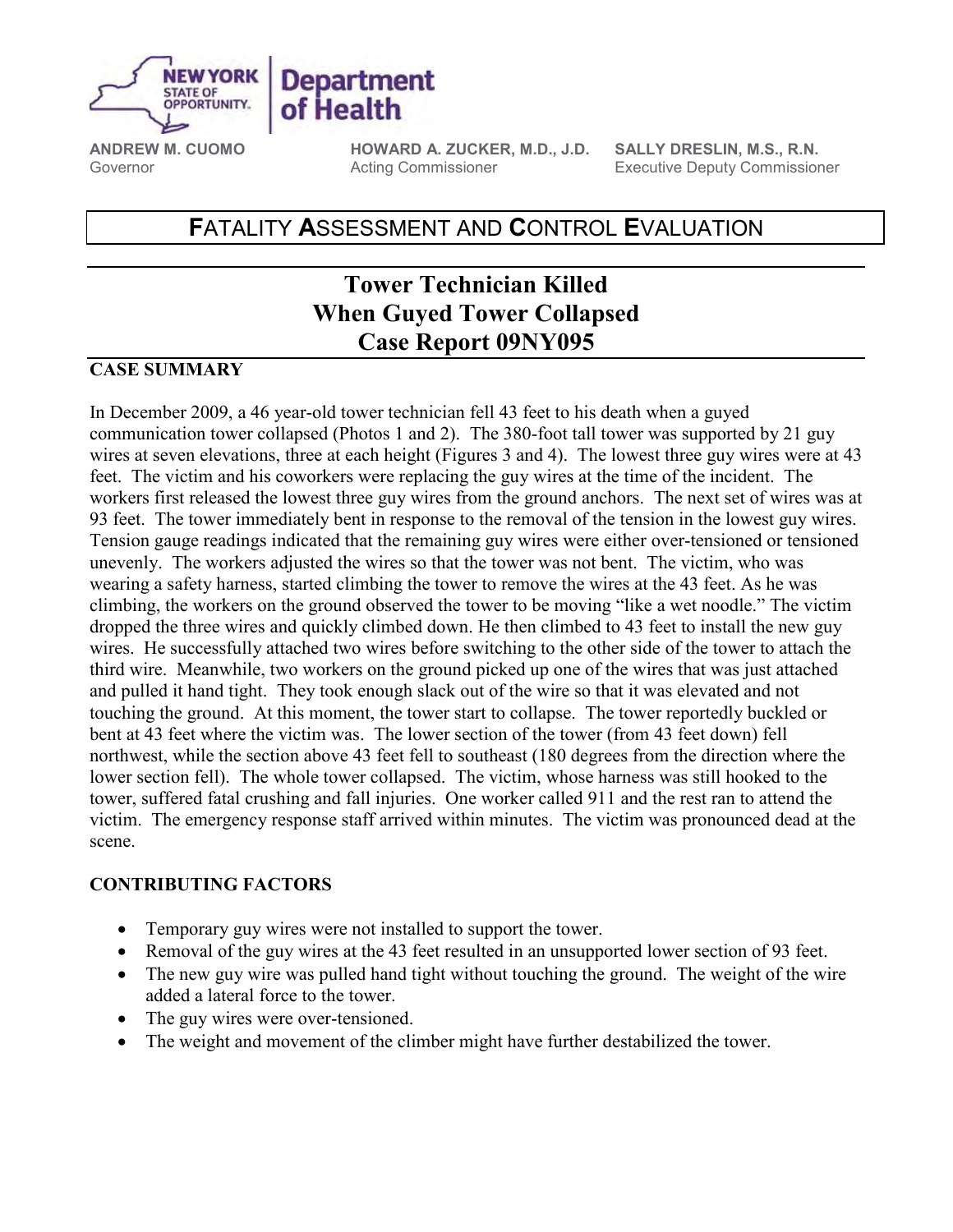### **KEY RECOMMENDATIONS**

- • *Communication tower owners should have a structural analysis completed and the tower structural integrity confirmed before sending contractors to work on a tower.*
- • *Communication tower contractors should use temporary guy wires to maintain tower structural integrity when replacing guy wires.*
- *standard operating procedure prior to conducting any tower maintenance work.* • *Communication tower contractors should conduct a job hazard analysis (JHA) and develop*
- • *Communication tower contractors should provide employee training on hazard recognition and prevention.*
- • *Owners of communication towers should maintain tower manuals, and tower construction and maintenance records.*



Photo 1. The 380 foot tall guyed tower collapsed killing a 46 year-old tower technician (photo courtesy of OSHA).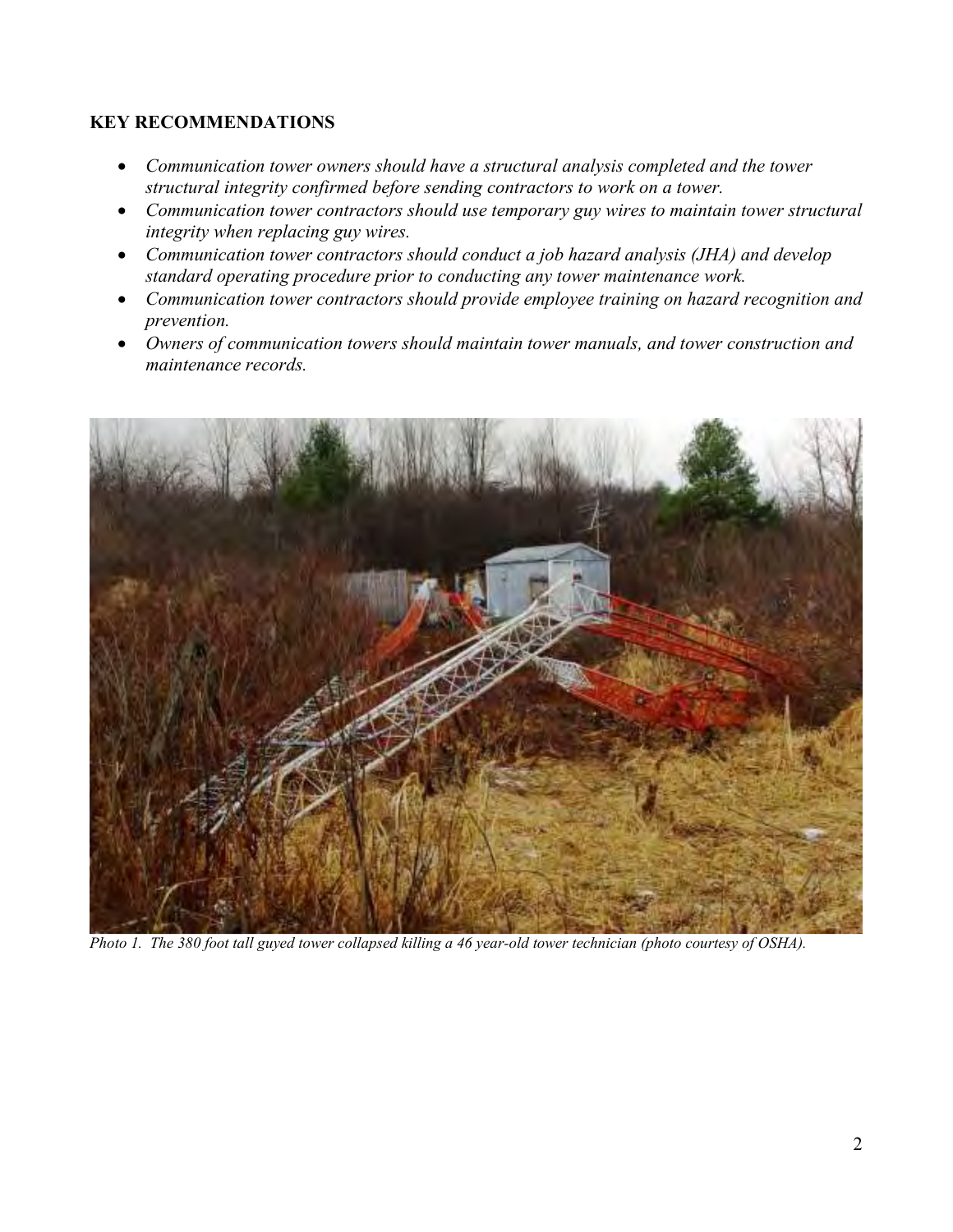

 *Photo 2. The collapsed communication tower (photo courtesy of OSHA).*

## **INTRODUCTION**

43 feet and was fatally crushed when a 380-foot tall guyed tower collapsed. New York State Fatality investigation. The NY FACE investigator reviewed the OSHA and police investigation reports and the In December 2009, a 46 year-old tower technician employed by a communication service company fell Assessment and Control Evaluation (NY FACE) staff learned of the incident from internet news media. The Occupational Safety and Health Administration (OSHA) conducted an on-site death certificate, and discussed the case with the OSHA compliance officer and a representative of a tower worker safety organization while developing this report.

The communication service company had been in business since 1994. It employed seven workers at the time of the incident: five in the field and two in the office. The company had developed OSHArequired safety and health programs, although the implementation of the programs and worker training were not well documented.

The employees were required to purchase their own fall protection gear, gloves, and climbing helmets. If a worker did not have the required equipment, the company would purchase them and then take the money out of the worker's paychecks. The company provided safety glasses and hard hats for the workers.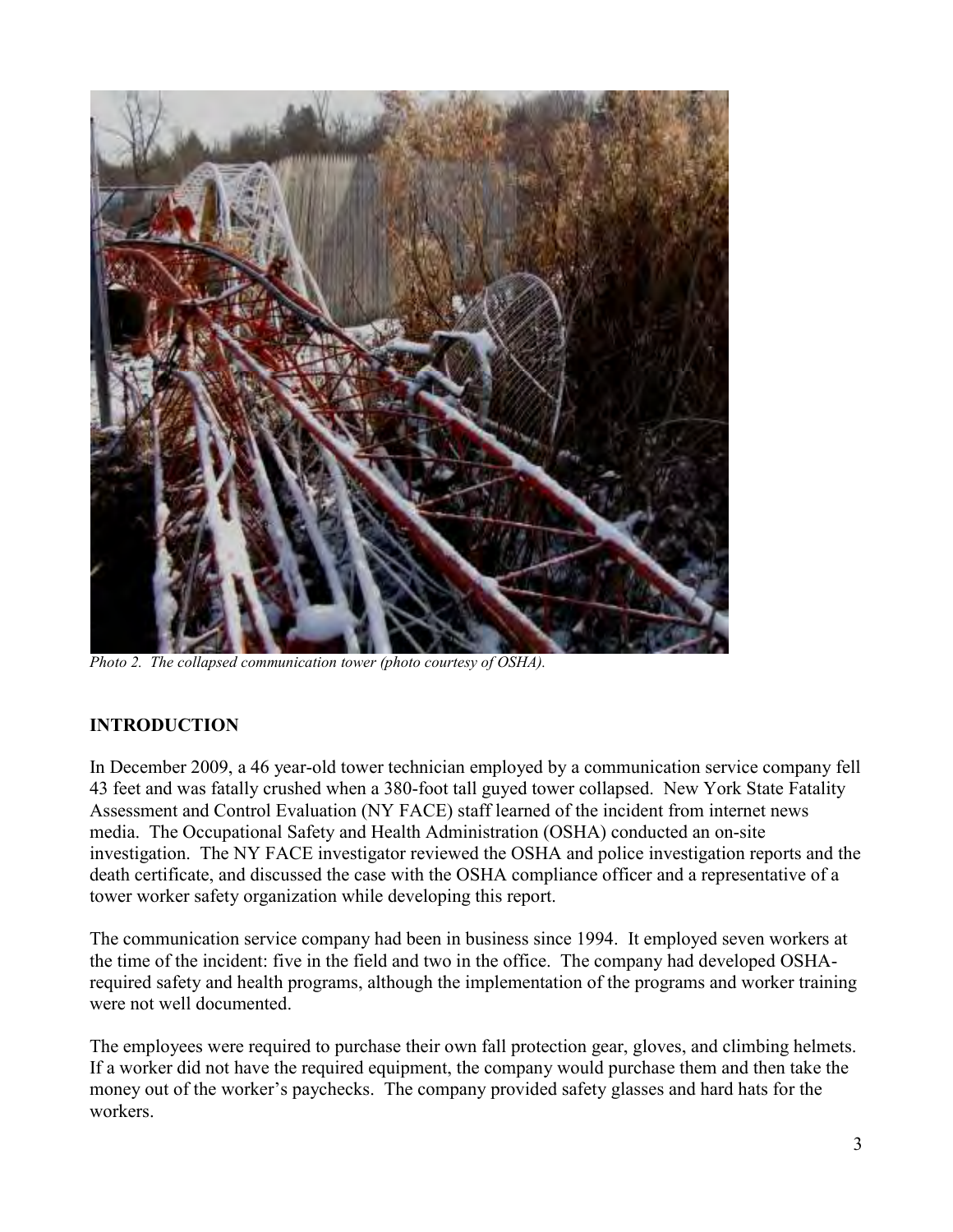tower technician for at least three years. He completed a Tower Climbing Safety and Rescue course in The victim was hired by the company three months before the incident, although he had worked as a 2006 and received a certificate. The course was provided by a training company that specialized in developing tower construction and safety training curricula. The tower climber training curriculum was endorsed by major industry trade groups such as National Association of Tower Erectors. The victim also received training in wireless connectors and radio frequency systems and held certificates for both. This was the company's first work-related fatality.

### **INVESTIGATION**

 The broadcasting company that owned the tower purchased it in 2003. The tower was used as an AM broadcast tower that simulcasts a FM station. There were no other lessees on the tower at the time of the incident. The broadcasting company did not have a tower manual from the manufacturer. They did not know the make and model of the tower, nor did they know who erected the tower and when it was erected.

 pitted corrosion on some of the guy wires. The communication service company was contracted to replace the guy wires and then conduct an annual inspection. The company had never replaced guy The broadcasting company hired contractors to perform tower maintenance and annual inspections. The tower was last inspected in the summer of 2008. During that inspection, the contractor found wires on a guyed tower before.

 diameter and 0.12 inch thick. Round steel bars that were 7/16 inch in diameter braced the three legs in The tower was a 380 foot tall equilateral triangle column with 17 inches on each side (Figures 1 and 2). The tower column was formed by multiple 10-foot-long sections connected by friction fits with two bolts and nuts per connection. Each section was made of three vertical steel pipes or legs that were braced with round steel bars into the triangular column. The steel pipes were 1.5 inch in (outside) a continuous zigzag pattern.

 ground (Photos 3 and 4). The tower was guyed at three corners of the triangle at seven elevations wires were  $\frac{1}{4}$  inch diameter cable, with the exception of the three at H7 (368 ft). The H7 guy wires The base of the tower was mounted on a metal pin that was embedded into a concrete base in the ranging from H1 to H7 respectively at 43, 93, 143, 193, 248, 308 and 368 feet (Figure 3). All guy were  $5/16$  inch diameter.

 Two sets of three ground anchors that were 120 degrees from each other were used to secure the guy wires to the ground (Figure 4). The first set of the anchors (A1, A2 and A3) that were closer to the tower (the interior anchors) were 135 feet from the base of the tower. The exterior anchors B1, B2 and B3 were 250 feet from the base of the tower. The guy wires at the three lowest elevations (H1, H2 and H3) were secured to the three interior anchors, while the guy wires at the higher elevations (H4 – H7) were secured to the exterior anchors.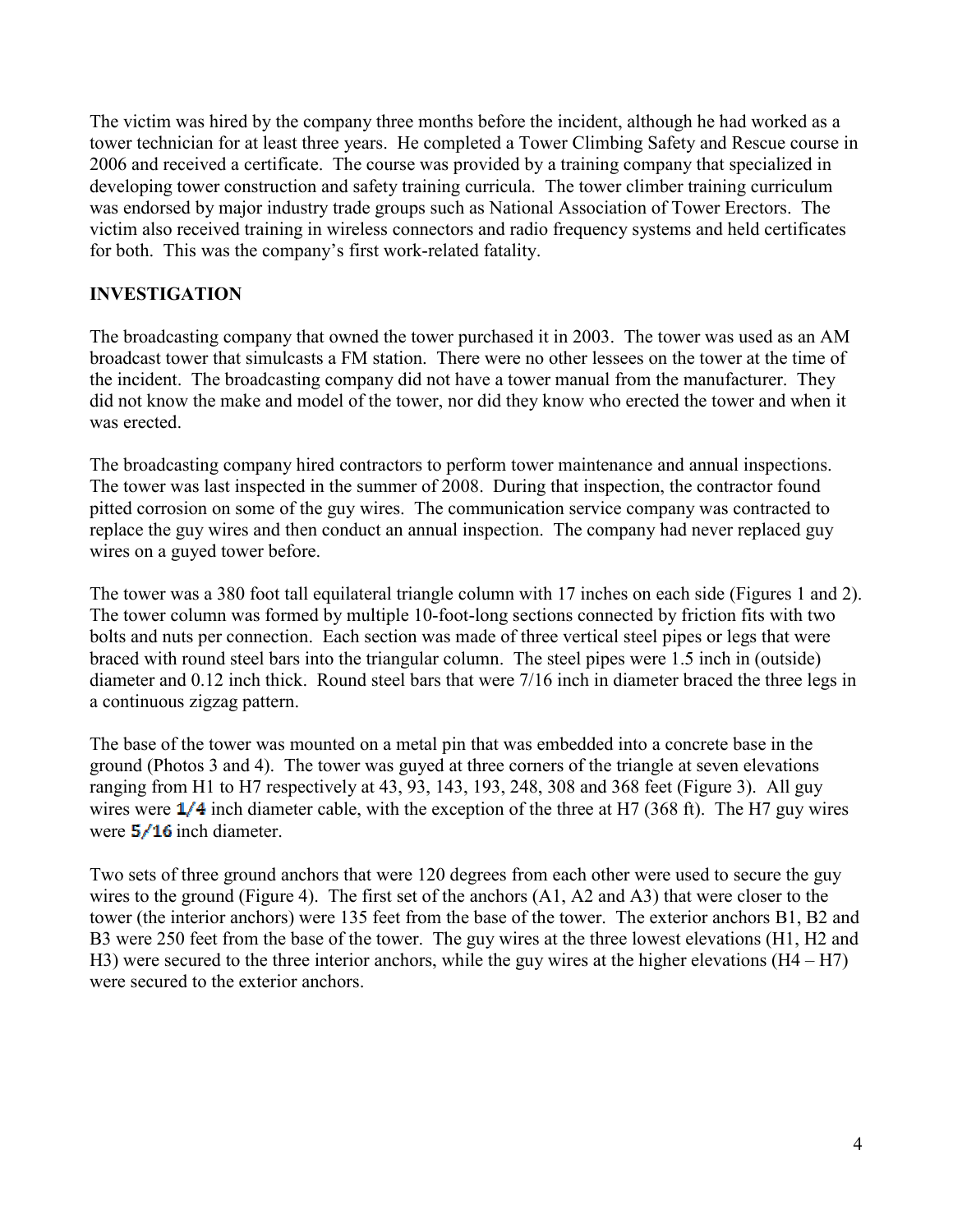

 *Figure 3\*. The guyed tower, the guy wires and the ground guy anchors. Each set of three guy wires were attached to the tower at seven elevations (H1-H7).* 

 *\*Drawings are not to scale*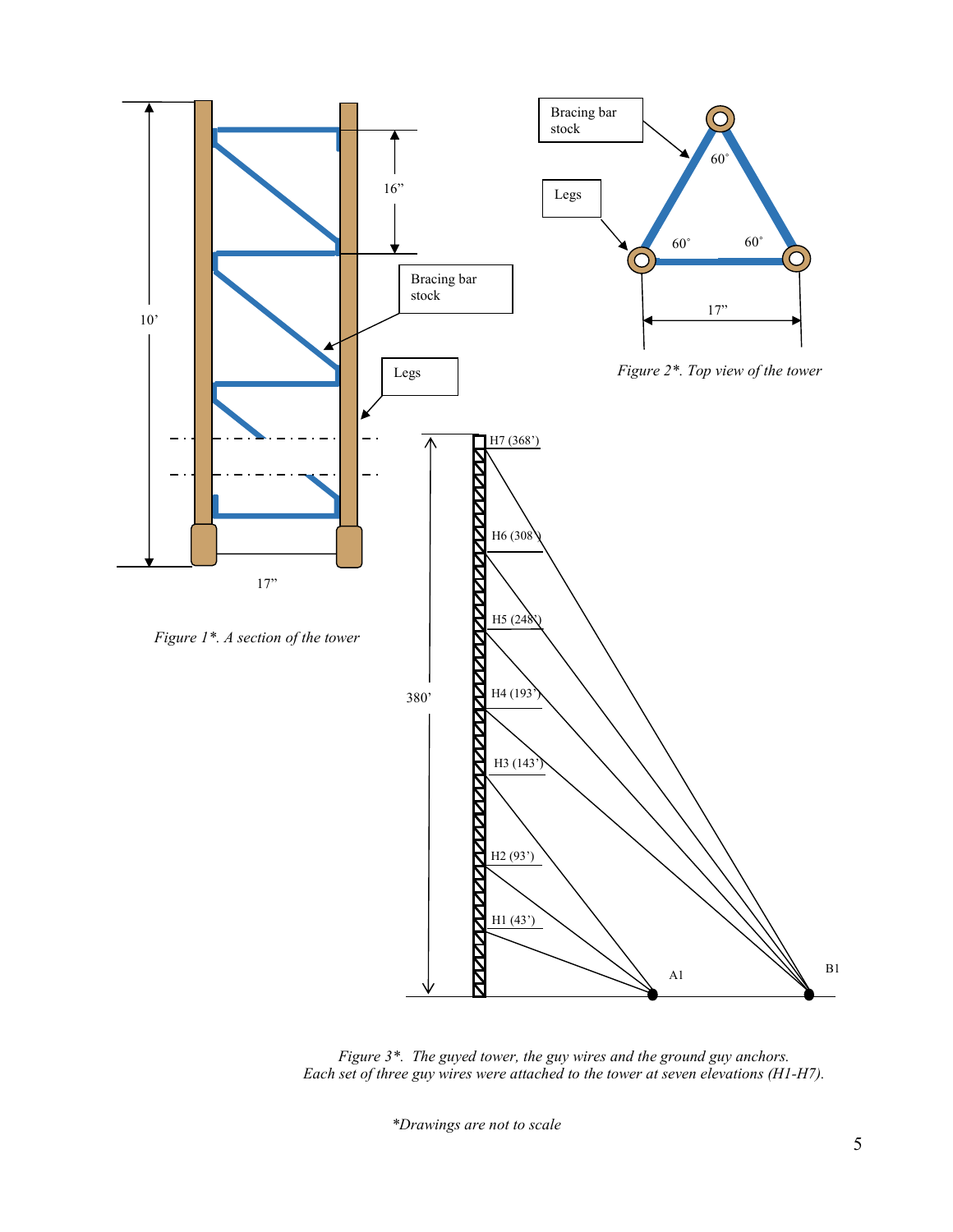

 *Photo 3. The base of the communication tower (photo courtesy of OSHA).*



4. The cement base with a metal pin embedded. The base of the tower was mounted on the pin (photo courtesy Photo 4. The cement base with a metal pin embedded. The base of the tower was mounted on the pin (photo courtesy *of OSHA).*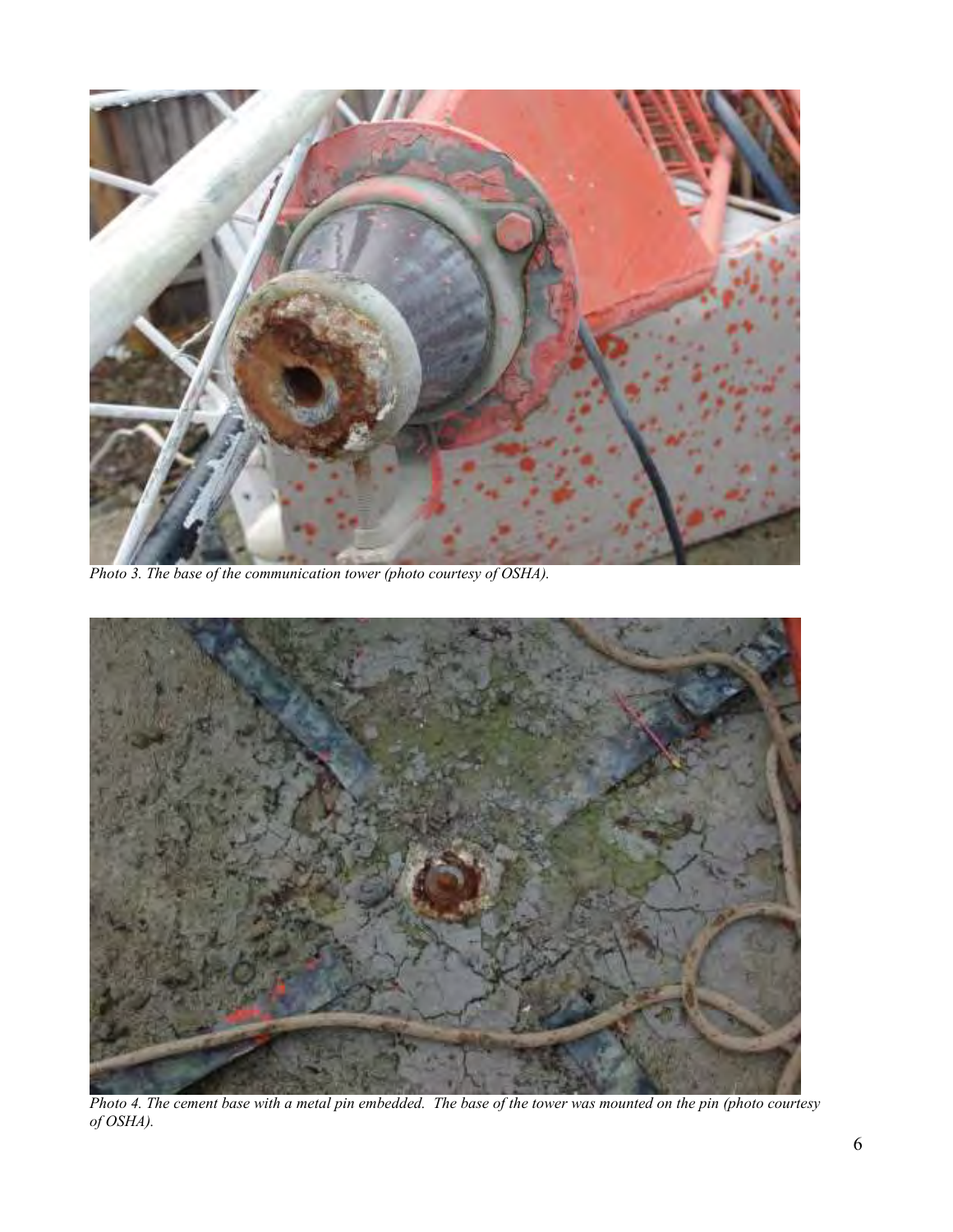

Figure 4. Top view of the tower, the guy wires and the six ground anchors (drawing is not to scale).

 tower be guyed by 24 guy wires at eight elevations (45, 92 135, 181, 227, 273, 319 and 365 feet.), 368 feet). According to ROHN, the interior and exterior anchors for this model should be 110 feet and tower were 135 feet and 250 feet away from the tower base. The sizes of the guy wires were also Two of the tower parts had "ROHN" casted on them. Based on the configurations and characteristics of the tower, the OSHA compliance officer determined that the tower was manufactured by ROHN (model 55G90R380). The NY FACE investigator compared the tower structure with the manufacturer's installation specifications and identified multiple deviations. ROHN specified that the while the tower in this case was guyed by 21 wires at seven elevations (43, 93, 143, 193, 248, 308 and 304 feet away from the base of the tower respectively; while the interior and exterior anchors for this different from the manufacturer's specifications.

 The incident occurred on the second day of the job. The workers cleared brush and no one climbed the between 8:30 and 9:20 am. They first turned off the power to the tower. They then positioned one person at each of the three interior anchors (A1, A2 and A3) to which the lowest three groups of guy wires were attached. The workers started releasing the lowest three guy wires attached to the ground anchors evenly. The free standing section of the tower was 93 feet high after the tension was released tower on the first day. On the day of the incident, five workers including the victim arrived at the site from the lowest guy wires.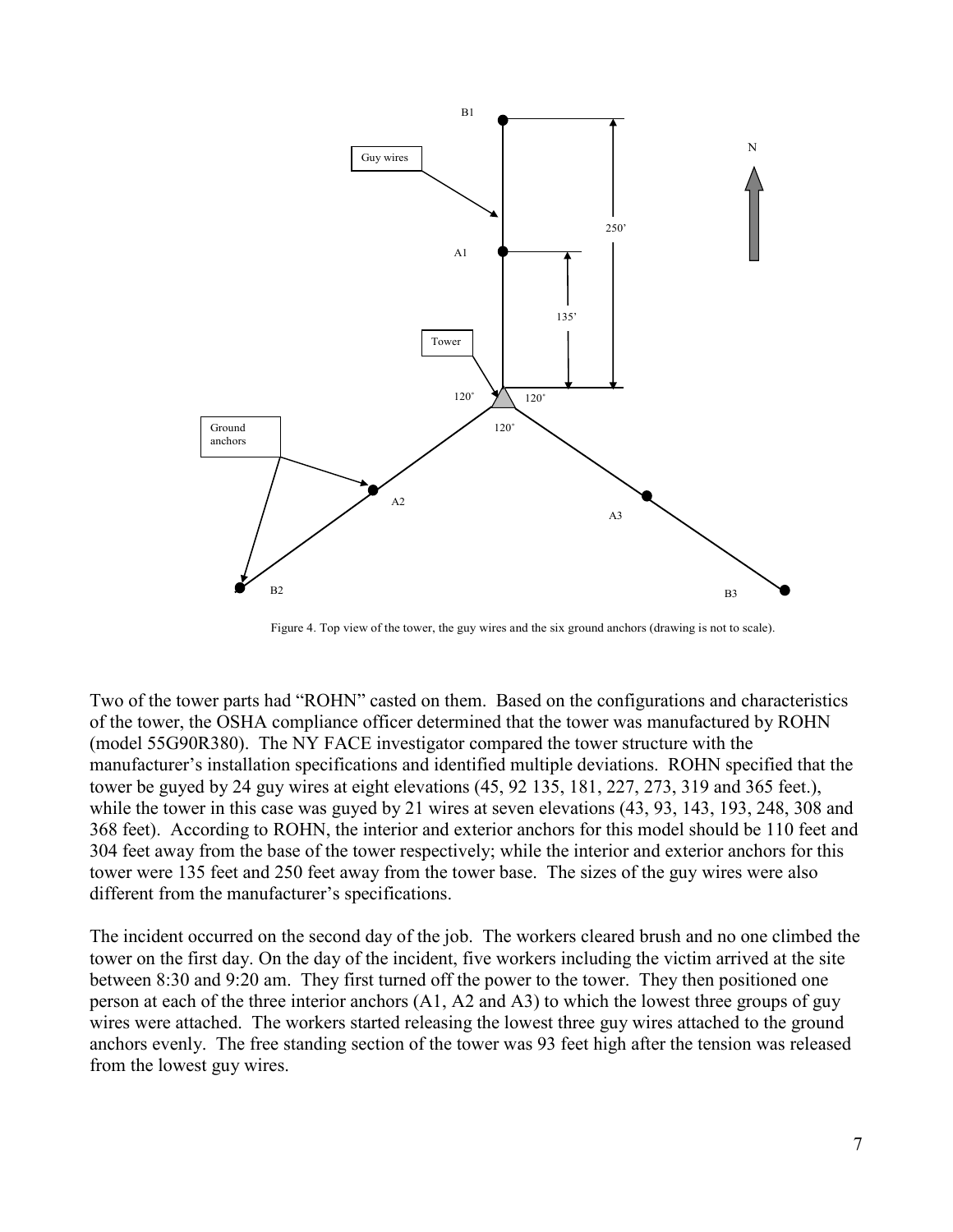The tower immediately bent in response to the removal of the tensions from the lowest wires. The curve started above the base and extended up, passing the next level of guy wires at 93 feet level. The curve gradually lessened until completely diminished at the third level of guy wires at 143 feet level. The curve was observed by the workers without using the transit that was set up at the site.

 meter was last calibrated in October 2003 by the manufacturer who recommended annual calibrations. The workers used a cable tension meter to measure the tensions on the remaining guy wires. The The workers reportedly took readings in more than one location on each wire. The readings equated to tensions between 1,000 and 1250 pounds on wires at H2 and H3, between 1300 and 1800 pounds on wires at H4, H5 and H6 and 1,700 pounds at H7 the highest three wires. The workers adjusted the tensions evenly to 1,100 pounds on the wires at the H2 to H6 levels and to 1,485 pounds on H7 guy wires. ROHN specified the tensions on H1, H2 and H4 as 399 pounds, tensions on H3 and H5 to H7 as 665 pounds and tension on H8 as 1120 pounds. The guy wire tensions exceeded manufacturer's specifications. The workers checked the tower with the transit and it appeared straight.

 The victim, who was wearing a fall protection harness, started climbing the tower to remove the guy tower to be moving "like a wet noodle." The victim dropped the three wires and quickly climbed wires from the tower at the 43 feet level. As he was climbing, the workers on the ground observed the down.

 temporary bracing. It was decided that it was too late since the three wires were already down. According to the supervisor, he and the foreman also discussed the use of temporary bracing at the office before they came to the site that day. They decided that they would use the temporary bracing if plans on other towers that called for temporary bracing if the wind was above 15 miles per hour (mph). The workers measured, cut and made three new wires with  $1/4$ " extra high strength guy wire. There was reportedly a conversation between the victim, the foreman, and the supervisor about using it was windy and they made sure that they had enough cable for temporary bracing. They had seen They decided that the temporary bracing was not necessary since it was not windy on the ground. According to the internet historical weather data (http://www.wunderground.com/), the maximum area wind speed on the day of the incident was 6 mph.

 successfully attached two wires: one was anchored at the location A1 and the other was anchored at The victim started to climb the tower to install the new guy wires at 43 ft. He was told by the supervisor and the foreman to keep his swinging to a minimum to avoid moving the tower. He A3. He then switched to the tower face between A2 and A3 so that he could hook up the third wire.

 Meanwhile, the two workers at the anchor A1 picked up the guy wire attached to the tower and pulled northwest, while the section above 43 feet fell 180 degrees from the direction where the lower section ground. His head and body were caught and crushed between the folded sections of the tower. He The emergency response staff arrived within minutes. The victim was pronounced dead at the scene. it hand tight. They took enough slack out of the wire that it was above the ground without touching it. At this moment, the workers saw the tower start to collapse. The tower reportedly buckled or bent at the 43 feet level where the victim was. The lower section of the tower from 43 feet down fell fell. The whole tower collapsed. The victim was still hooked to the tower when the tower hit the suffered fatal crushing and fall injuries. One worker called 911 and the rest ran to attend the victim. The immediate cause of death was multiple blunt force injuries.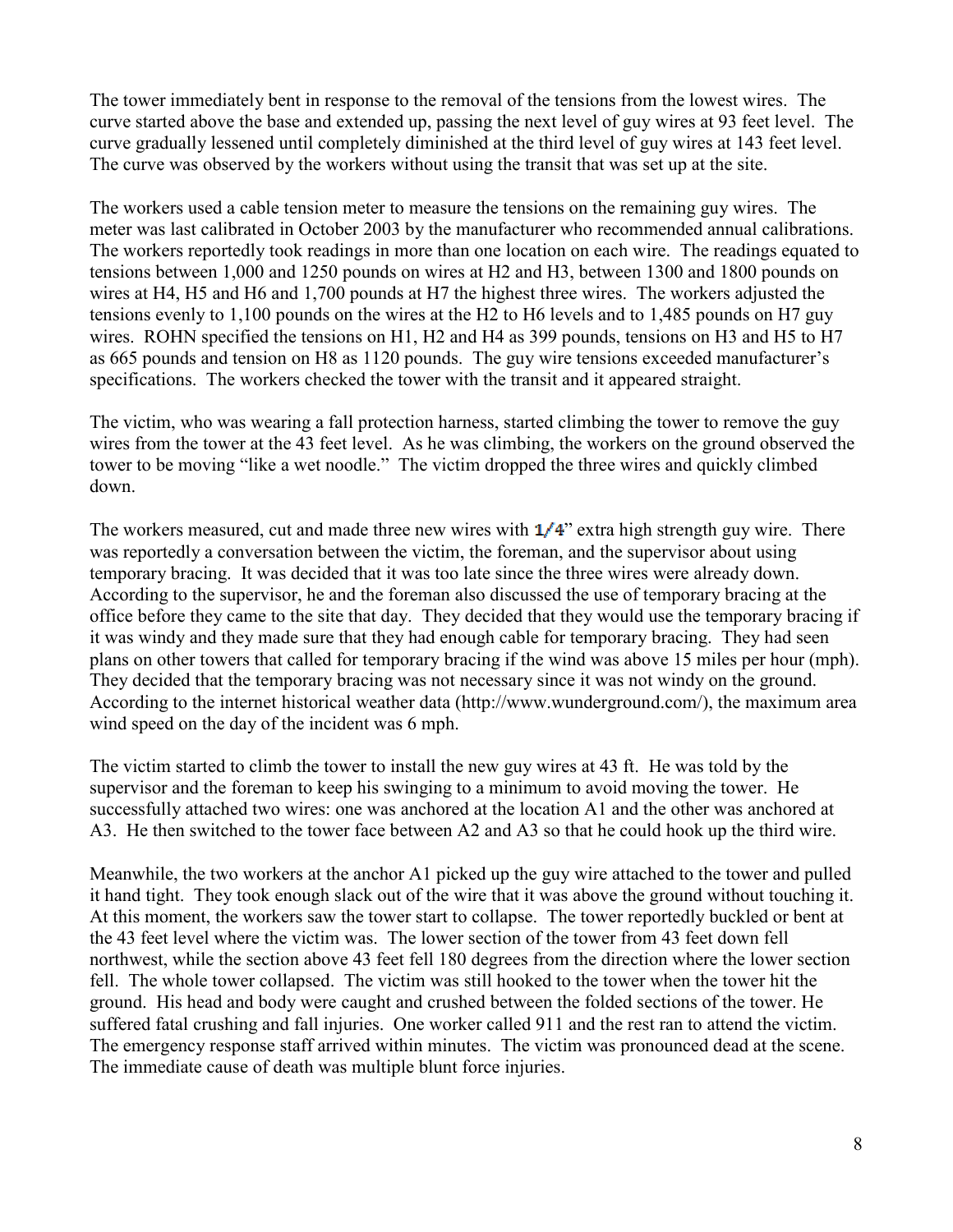remaining guy wires. It was concluded that following factors may have contributed to the collapse of The OSHA compliance officer who investigated the case examined the collapsed tower. He did not observe any signs of material failure that could have caused the collapse. According to the OSHA compliance officer, the tower collapsed in such a manner that it indicated a "layered collapse." The free standing lower section fell first followed by the upper sections that were being pulled by the the tower:

- Removal of the guy wires at 43 feet resulted in an unsupported lower section of 93 feet;
- The new guy wire was pulled hand tight without touching the ground. The weight of the wire added a sideways force to the tower.
- The guy wires were over-tensioned.
- The weight and movement of the climber might have further destabilized the tower.
- The tower was not constructed according to the manufacturer's specifications.

#### **RECOMMENDATIONS/DISCUSSION**

#### *and the tower structural integrity confirmed before sending contractors to work on a tower.* **Recommendation #1:** *Communication tower owners should have a structural analysis completed*

 confirmed. The analysis should assess the integrity of the existing tower structure, identify any risk **Discussion:** Before having any major structural work or maintenance done on a tower, tower owners should have a structural analysis including a corrosion test completed and the tower structural integrity factors associated with the work to be conducted, and assist in developing necessary control and protection measures.

 The number of guy wires, the elevations to which the guy wires were attached, and the locations of the ground anchors as well as the tension on the guy wires were all different from the manufacturer's The existing tower in this case deviated from the manufacturer's construction criteria in many aspects. original design. A structural analysis may have helped to assess whether these deviations predisposed the tower to structural instability.

#### **Recommendation #2**: *Communication tower contractors should use temporary guy wires to maintain tower structural integrity when replacing guy wires on a guyed tower.*

 mound that has a metal pin embedded in it. The pin fits into the tower's base plate (Photos 3 and 4). The base keeps the tower from sinking under the deadweight of the tower and the pressure of the guy wires. However, the tower base does not keep the tower upright. A guyed tower relies solely on the guy wires to resist lateral forces such as wind loads to stay upright. The guy wires must be properly installed, tensioned, and secured to ground anchors according to the manufacturer's specifications. If any guy wires are missing or not tensioned properly, the structural integrity of a guyed tower is **Discussion:** Most guyed towers, including the one in this case, are mounted on top of a concrete compromised and the tower may buckle or collapse.

 Replacing guy wires involves removing existing guy wires, attaching new guy wires to the tower and ground anchors and tensioning and securing the new wires. A tower climber who wears fall protection gear and carries tools and wires has to climb up or down and move sideways on the tower. Workers on the ground may apply side forces while trying to tension and secure the new wires. All of these factors further weaken the stability support provided by the remaining guy wires and increase the possibility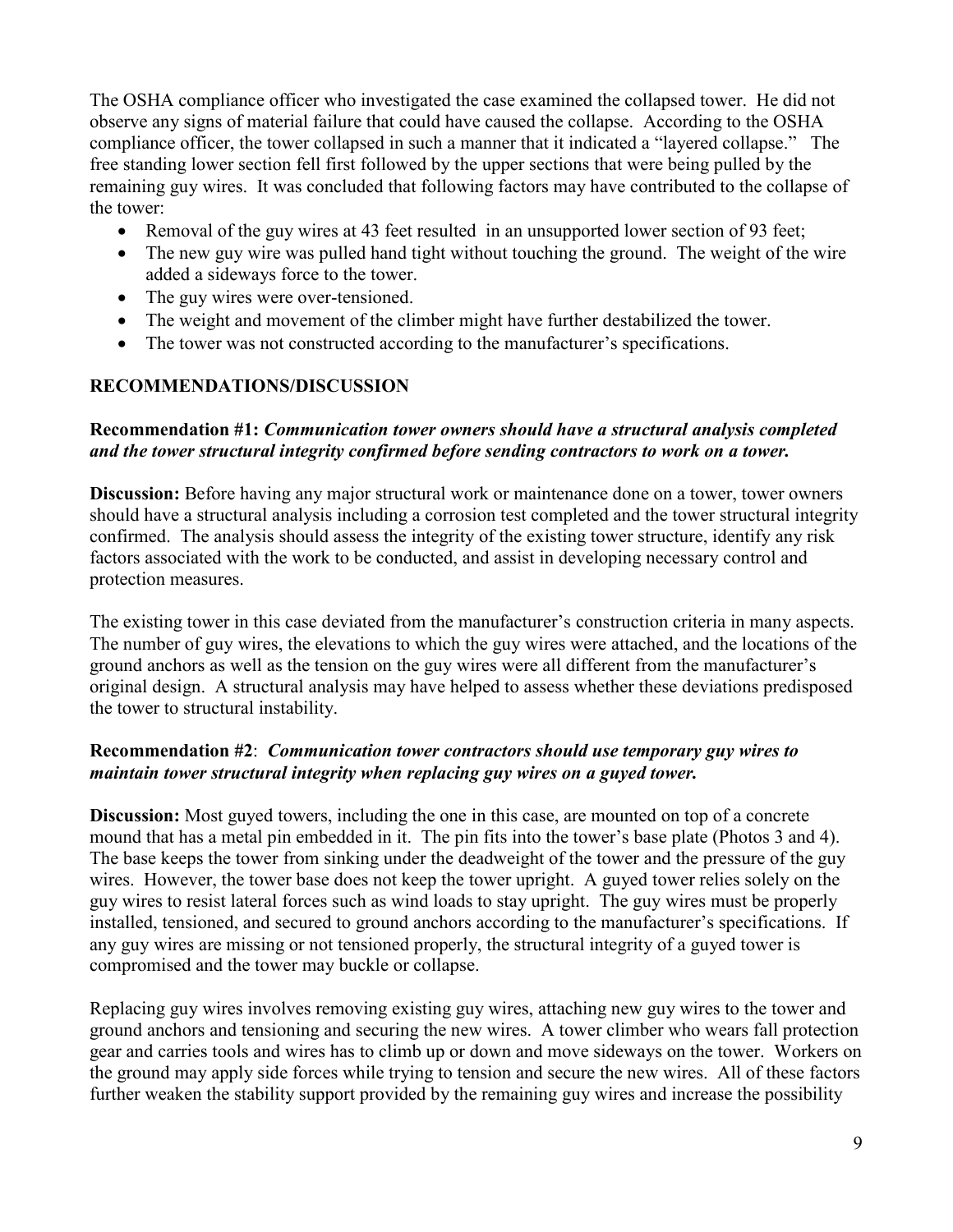of tower collapse. It is critical to install temporary guy wires prior to replacing guy wires on a guyed tower to maintain the tower stability and protect workers from getting seriously injured or killed.

#### *to ensure worker safety.* **Recommendation #3:** *Communication tower contractors should conduct a job hazard analysis (JHA) prior to conducting any tower maintenance work and develop a standard operating procedure*

**Discussion:** Communications tower contractors should conduct a job hazard analysis (JHA) and develop a tower safety work plan prior to starting tower construction or maintenance work. Each tower job presents unique challenges associated with the specific tower structure and configurations, the work activities, the equipment involved, and weather conditions. The JHA should assess the following potential hazards and implement effective prevention measures accordingly:

- Fall from heights
- Electrocution
- Malfunction of the hoisting and lifting equipment
- Defective or damaged personal fall prevention gear
- Defective ladder safety devices
- Falling objects
- Structural collapse of towers
- Inclement weather conditions

 The contractor in this case had never replaced guy wires before. A comprehensive JHA can identify specific risk factors. Standard operating procedures should be developed based on the results of the JHA to control and reduce the risk and ensure worker safety.

#### **Recommendations #4:** *Communication tower contractors should provide employee training on hazard recognition and safe working procedures associated with the specific tasks to be performed at each tower site.*

 training on how to safety replace guy wires. **Discussion:** Replacing guy wires on a guyed tower is a high risk job. Communication tower contractors should provide employee training that includes how to identify hazards, inspect equipment, and use and maintain personal fall protection gear. Employers should also provide workers with task specific training based on the JHA conducted at each job site. The workers in this case did not receive

#### **Recommendation #5:** *Owners of communication towers should maintain tower manuals and tower construction and maintenance records.*

**Discussion:** Owners of communication towers should maintain tower manuals, including both parts and maintenance manuals. These manuals contain manufacturer's installation requirements and tower technical specifications. Tower construction and maintenance records should be kept as well. This information can help tower contractors assess the risk factors and identify potential hazards when designing and planning maintenance activities. The owner of the tower in this case did not keep the tower manual and the records on tower construction and maintenance.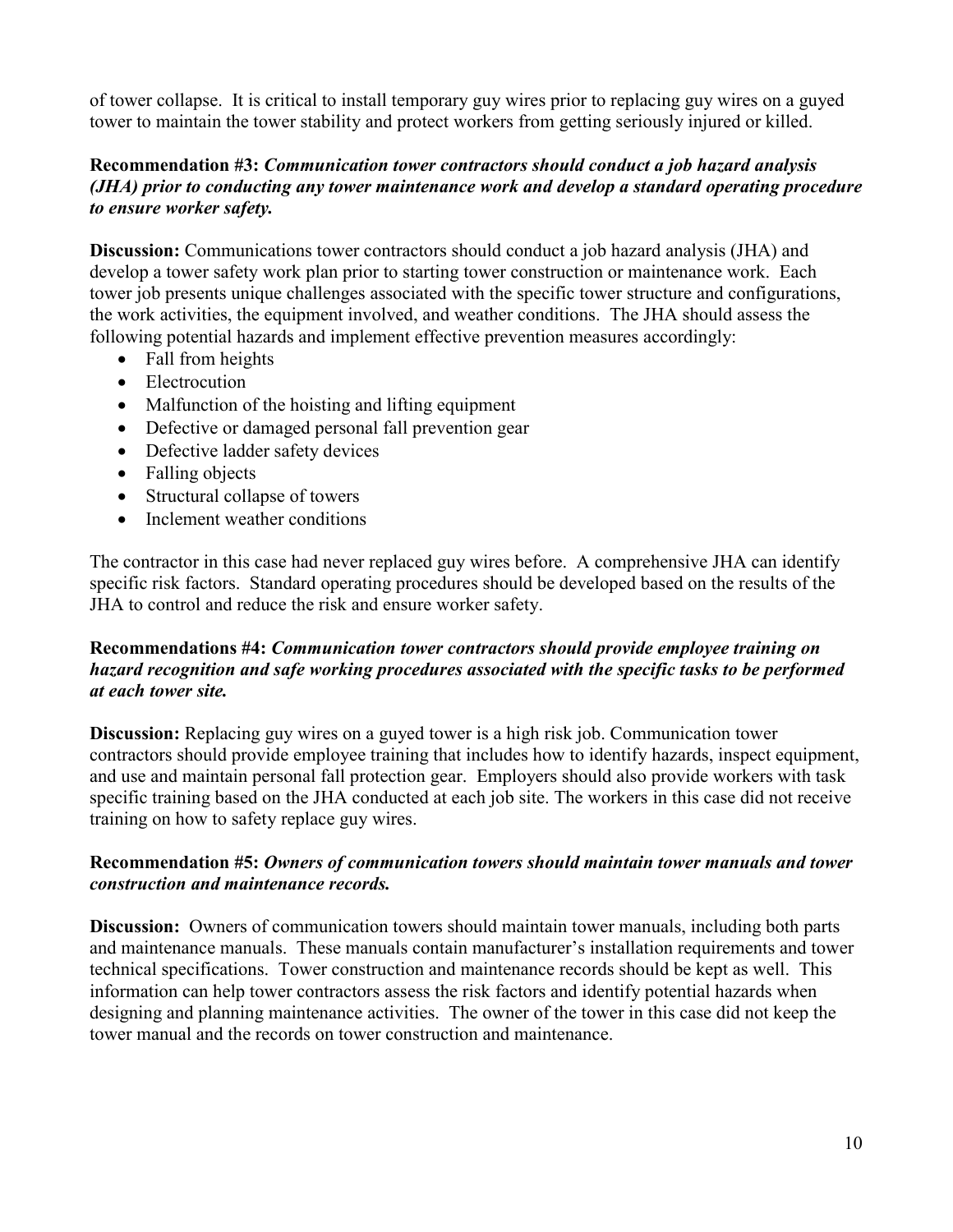*Keywords: guyed tower, tower collapse, replacing guy wires, temporary guy wires, tower technician, fall, crushing injury*

#### **REFERENCES**

- 1. *Structural Standard for Antenna Supporting Structures and Antennas.* ANSI/ TIA-222-G-2005. Telecommunications Industry Association/Electronic Industries Alliance. August 2005.
- 2. *Preventing Injuries and Deaths from Falls during Construction and Maintenance of Telecommunication Towers*. CDC/NIOSH. Retrieved on April 25, 2014 from http://www.cdc.gov/niosh/docs/2001-156/pdfs/2001-156.pdf
- 3. *Fatal Facts Fall from a Telecommunications Tower*. No. 72014. OSHA. Retrieved on April 25, 2014 from https://www.osha.gov/Publications/OSHA3710.pdf
- 4. 55-Year-Old Communications Tower Worker Killed After Falling 60 Feet (08NJ052). NJ FACE. Retrieved on April 25, 2014 from http://www.cdc.gov/niosh/face/stateface/nj/08nj052.html
- 5. *Hispanic Tower Erector Falls to Death from Television Tower (03NE019)*. NE FACE. Retrieved on April 25, 2014 from http://www.cdc.gov/niosh/face/stateface/ne/03ne019.html
- 6. *Three Tower Painters Die After Falling 1,200 Feet When Riding the Hoist Line North Carolina (2000-07.* NIOSH FACE. Retrieved on April 25, 2014 from http://www.cdc.gov/niosh/face/in-house/full200007.html
- 7. *Tower Construction Worker Dies Following 40Foot Fall From Cellular Tower in Missouri (99MO138).* MO FACE. Retrieved on April 25, 2014 from http://www.cdc.gov/niosh/face/stateface/mo/99mo138.html
- 8. *Tower Construction Worker Dies Following 200 Foot Fall From Radio Tower (98MO102).* MO FACE. Retrieved on April 25, 2014 from http://www.cdc.gov/niosh/face/stateface/mo/98mo102.html
- 9. *Tower Painter Dies and a Second Painter Injured After Falling 900 Feet While inside a Man Basket–South Carolina (9821)*. NIOSH FACE. Retrieved on April 25, 2014 from http://www.cdc.gov/niosh/face/In-house/full9821.html
- 10. Investigation of the September 24, 2002, Collapse of the 1965-foot High KDUH-TV Antenna *Tower in Hemingford, Nebraska.* OSHA. March 2003. Retrieved on April 25, 2014 from https://www.osha.gov/doc/engineering/2003\_03\_01.html
- 11. *Investigation of the September 4, 2003, Collapse of the 1000-foot High TV Antenna Tower in Huntsville, Alabama.* OSHA. January 2004. Retrieved on April 25, 2014 from https://www.osha.gov/doc/engineering/2003\_09.html